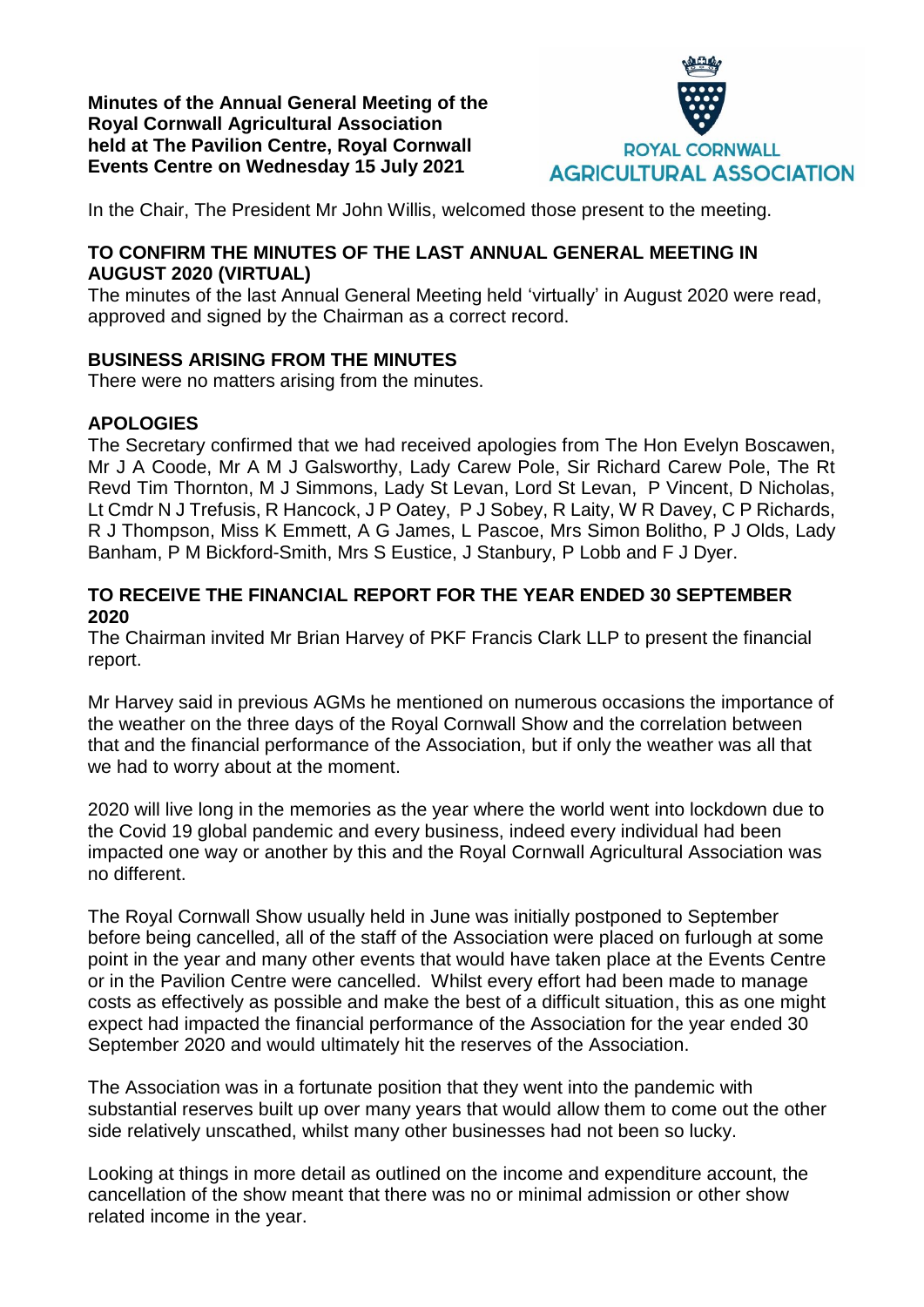Mr Harvey said that the show was carrying forward, as deferred income, £373,000 of trade stand receipts, £6,300 of sponsorship receipts and £32,000 of admission receipts in relation to the 2020 show that it was hoped would be carried forward towards the 2021 show which was now being carried forward towards the 2022 show. Clearly this assisted the cashflow of the Association in difficult times.

With regards to other income annual members' subscriptions of £49,415 was the balance paid by members during the year, where no refund had been requested, and these were therefore essentially charitable donations by the members in the year and much appreciated.

Site lettings fell to £73,410 from £190,246 in the prior year which was largely due to the vast majority of events in the second half of the financial year being cancelled or postponed and there was a similar story for Pavilion Centre lettings (always shown as net of the expenses) and this year showed a deficit of £5,044. Actual pavilion letting fell to £62,025 from £101,921 due once again to postponements and cancellations.

The final piece of income included were the receipts in relation to claims made under the Coronavirus Job Retention Scheme which amounted to £122,423. Over the year to September 2020 all members of staff were furloughed at some time and this scheme had reimbursed the association for a % of wages costs that have continued to be incurred and this had and still continued to be the case.

Overall income for the year was £359,367 being almost £2m lower than the 2019 equivalent figure.

In terms of show expenditure the cancellation of the show saw costs reduced to a minimum albeit some costs in relation to the show had been committed prior to the decision to cancel the show being made. Overall expenditure for the year was £899,450 which was £1,368,780 less than incurred last year.

The implication of the above being that in aggregate the accounts showed a deficit for the year before any gains or losses on investments of £540,083 compared to a surplus of £179,867 in the prior year, this being the first year, for some time, where a deficit was reported for the Association.

Whilst it was clearly very disappointing to report any deficit, Mr Harvey said he believed that the position could have been considerably worse. In fact, whilst the budget reported in the financial statements was the one approved in a pre Covid world last January, he undertook an exercise with the Secretary and the Officers of the Association to consider what the implications of a cancelled show might have on the finances of the Association.

At that time three scenarios were considered depending on when the decision to cancel the show might be made and the best of these showed a projected deficit for the year of just over £800,000.

Whilst these budgets did not include any furlough income the fact that final figures proved better than these is testament to the efforts of all involved to manage costs in very difficult circumstances. He said that he believed many other associations across the country would be looking at accounts showing a far more concerning position at this time.

In terms of the Balance sheet the fixed assets had decreased to £2,942,134 as depreciation had exceeded capital expenditure in the year.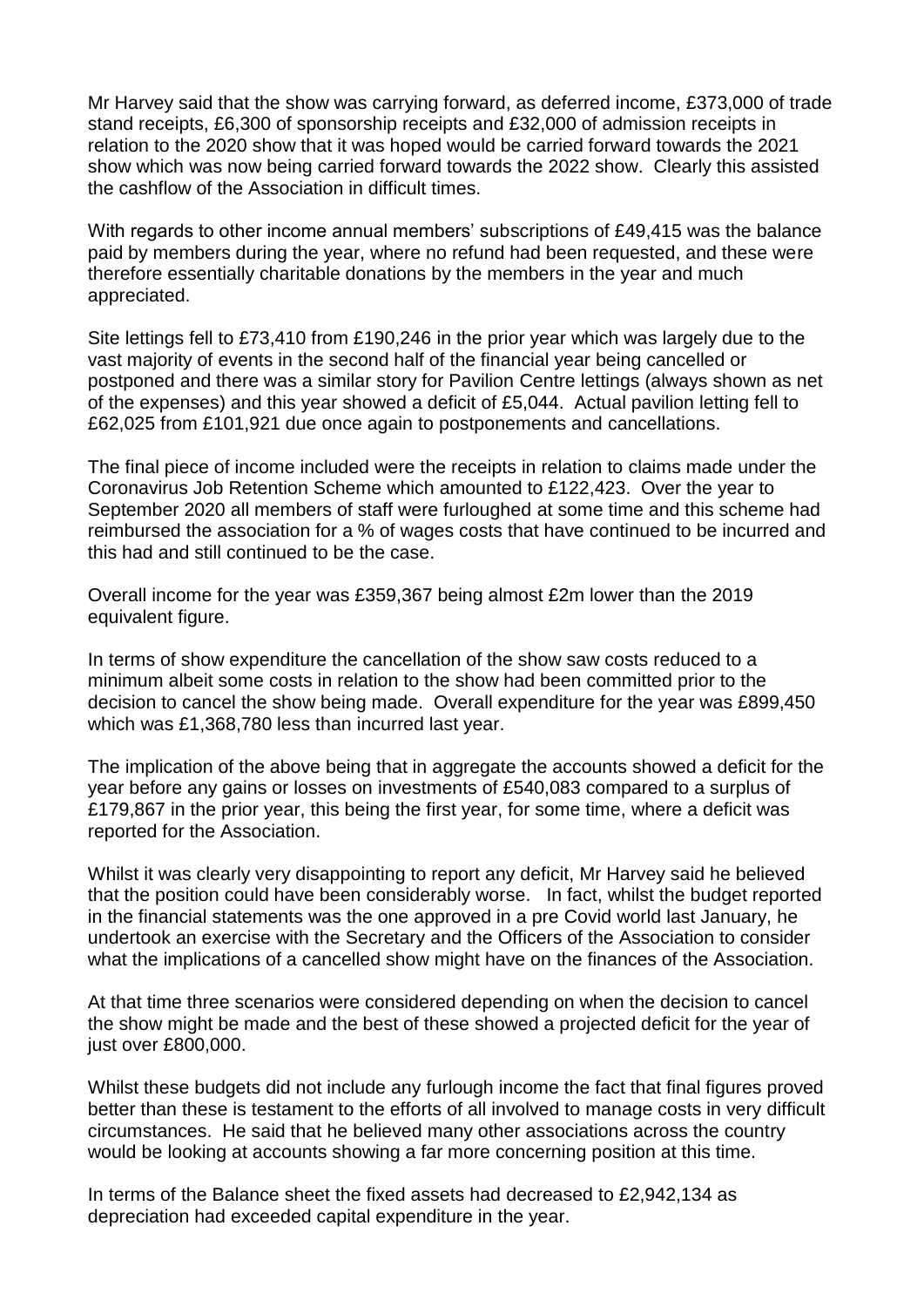As expected, some of the capital expenditure budgeted for the year had been deferred to the current year or beyond.

At the year-end, cash at bank was £711,858 which, perhaps surprisingly, was £54,710 greater than 2019. However, this was somewhat of a false position. Ultimately, the funds remain in the bank at the expense of creditors that are £525,000 greater than at this point last year.

Also there is in total £448k of deferred income, being largely related to amounts received in the year relating to the cancelled 2020 show. These funds having been retained as a contribution now towards the 2022 show.

Even if, as we all hope, a 2022 show will be able to go ahead this income will not be received again but the costs of holding the show will need to be incurred, the implication being that the cash currently held will be used to fund the 2022 show.

Mr Harvey said it had always been instilled in him that cash was king and it was imperative that this remained in the Association's thoughts as we move forward and that cash was closely monitored.

Overall net assets at 30 September 2020 stood at £4,633,657, a £245,342 reduction on 2019. Interestingly the net assets were last at this level at 31 September 2017.

The Chairman thanked Mr Harvey for his comprehensive review and there were no questions raised in response to the report.

#### **TO CONFIRM THE APPOINTMENT OF THE AUDITORS – PKF FRANCIS CLARK**

Mr Robert Sloman thanked Mr Harvey and his team for the huge amount of work they had carried out over the last year and said it was beyond expectations. He also said that it was an appropriate moment to say that our investment portfolio had held up well and as at 30 June 2021 stood at £2,047,533. He said there was a huge amount to thank people for at the moment and said he hoped to return to a more normal year next year.

Mr Sloman subsequently proposed the re-appointment of PKF Francis Clark for the coming year and the proposal was seconded by Mr Jonathan Coode and passed unanimously.

#### **RE-ELECTION OF THE PRESIDENT FOR 2021 & PRESENTATION OF BADGE**

Michael Williams confirmed that Mr John Willis had been elected last year at the 'virtual' AGM and said it was a huge pleasure to propose his re-election and say thank you for taking this on for another year. The proposal was seconded by Andrew Eustice.

#### **RE-ELECTION OF THE PRESIDENT ELECT FOR 2021 & PRESENTATION OF BADGE**

Sir Ferrers Vyvyan proposed the re-election of Mrs Alexandra Bolitho for a further year. The proposal was seconded by James Williams.

Both badges were subsequently presented.

#### **TO ELECT 12 PERSONS TO THE COUNCIL TO SERVE FOR THE ENSUING THREE YEARS**

The Secretary explained that the Association's system meant it was time to elect new people to Council – as listed below.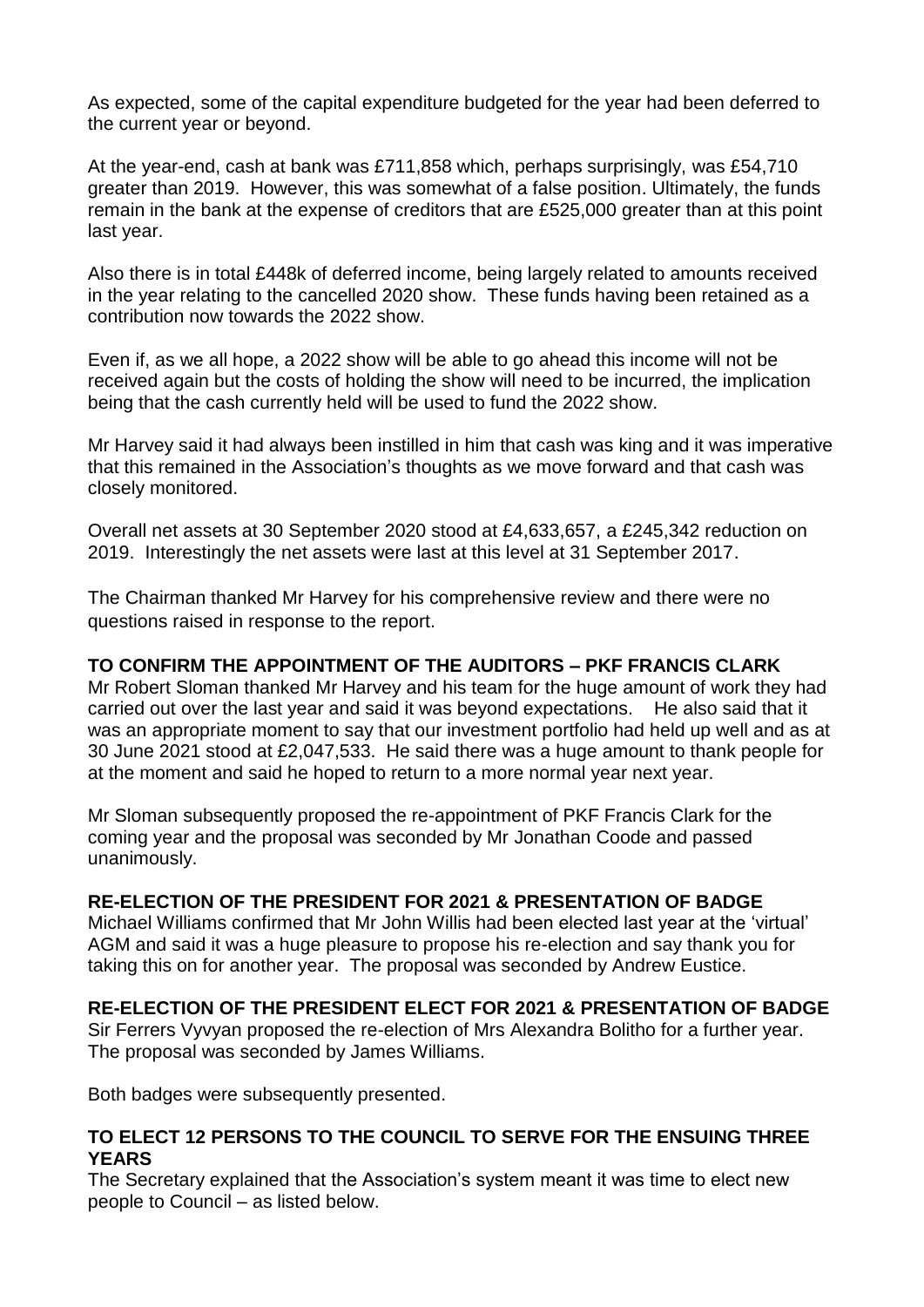Eastern Division **Eastern Division** E G Bailey G Blight Mrs S Borton Mrs E Bowden<br>
R D Nancekivell 
Mrs E Bowden<br>
W T Burley R D Nancekivell P E Roose R A Edmond E G Sleep M S Hosking J L Stanbury R H Olds

Irrespective of Locality Mr A C Brewer Mrs V G Daniel Mrs S M Dudden M P Roberts

Their election was proposed en bloc by the Chairman and seconded by James Eustice.

## **ANY OTHER BUSINESS**

Discussion took place about the difficult decision to not go ahead with the 2021 show and the Secretary said he felt it had been the right decision for the Association and that he had received comments to indicate others felt this was also correct for us. It was noted that the Devon County Show did go ahead and that some one day shows were also due to go ahead in Devon. The Great Yorkshire Show also went ahead on a somewhat reduced basis.

It was confirmed that the Association's Council had elected a new Chairman, Sir Ferrers Vyvyan and Vice Chair, Mrs Catherine Mead, well known in the county, amongst other things, as the owner Lynher Dairies, the makers of Cornish Yarg cheese. A presentation was subsequently made to Mr Michael Williams who had retired as Chairman and Sir Ferrers said it was a sad day but thanked Michael for his continued support and service over the last 25 years, dating back to his Presidency in 1996. Sir Ferrers also referred to a note from Jonathon Coode saying that both Michael, and his wife Sarah, had given so much to the show and Michael had contributed wise council, patience and wisdom. Mr Williams was presented with a painting by Neil Pinkett and Sarah Williams with flowers. Michael Williams subsequently gave a speech and talked about the unusual and unpredictable situation we all find ourselves in with Covid and said he would have preferred to retire in better circumstance, but said it was fortunate that the Association had been in a good position to weather the storm and he hoped they would be able to build their reserves back up again and resume a normal service. He said he would look back on his time with nothing but pleasure and enjoyed being part of something really worthwhile and thanked the Secretary of the Association and his team for making a Chairman's life easy. He also thanked his wife Sarah for her company and all her support which made his life a lot easier. He said it was a great pleasure to hand over to Sir Ferrers Vyvyan a good friend. Sir Ferrers said he was looking forward to his new appointment and said he knew that he would have good advice and council from his Vice Chair, Catherine Mead who he welcomed and said he felt well supported by her and the Secretary and his team. He added that hopefully we have a show to look forward to next year.

The Secretary advised there were three RCAA events being planned – Cornwall Young Handlers day on Wednesday 25<sup>th</sup> August, Cornwall Equestrian Show on Sunday 5<sup>th</sup> September and the Cornish Winter Fair on Saturday 20 November 2021.

A presentation then took place of a new trophy "The James & Margaret Eustice Perpetual Challenge Cup" for the best team of 5 beef animals which, James Eustice said, was an